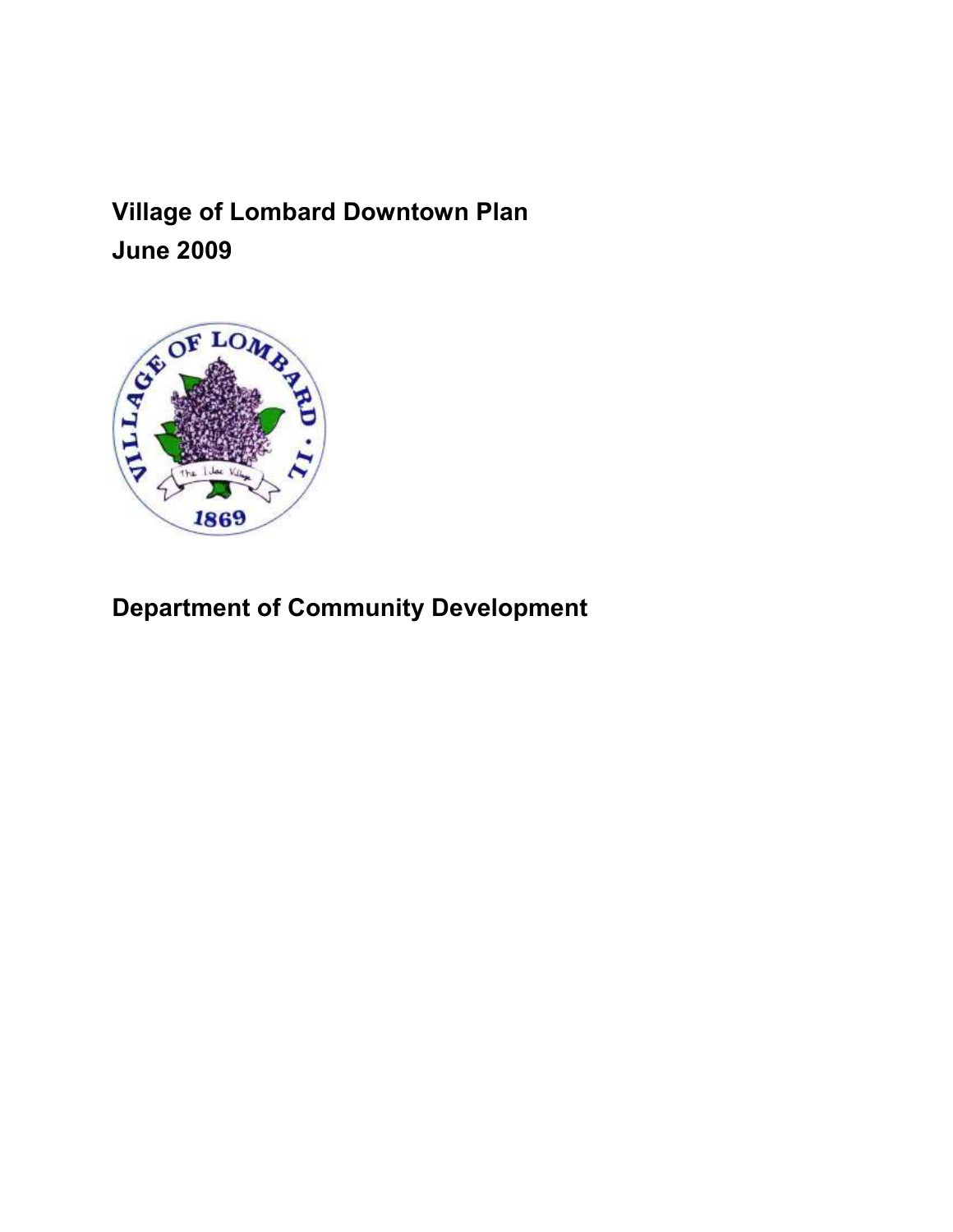## **Village of Lombard Downtown Plan June 2009**

## **Table of Contents**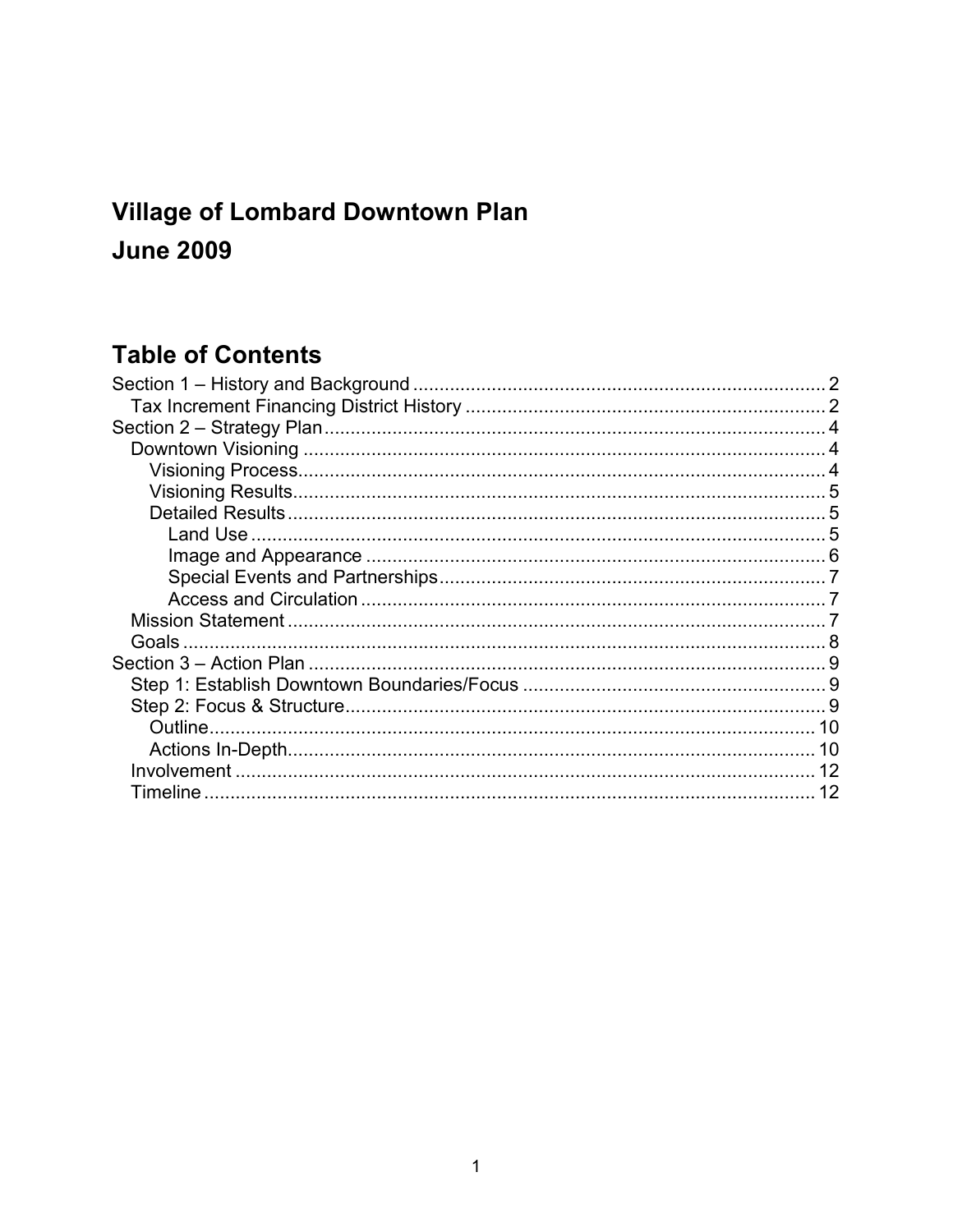## Section 1 – History and Background

## Tax Increment Financing District History

Although Downtown Lombard has been the focus of much of the Village's attention since its very beginning, the past 20 years have had an increased amount of investment. In 1989, the Village adopted its first Tax Increment Financing district for the downtown area. The TIF District, originally set to expire in 2005, was intended to be the impetus for comprehensive downtown redevelopment. By working in collaboration with the school districts, park district, and other taxing bodies, the Village was able to successfully extend the TIF on two occasions, first to 2011 and finally to 2023 (representing the maximum 35 years allowed under state statute).

Since the TIF began, the combined property value of the district has increased from \$8.4 million to \$43.6 million, an average of 20 percent each year (based on 1987-2007 equalized assessed values). Much of this increase can be attributed to largescale redevelopment projects including Lombard Station, Parkview Pointe, Park West, Elmhurst Memorial Lombard Center for Health, and Lincoln Place. These projects have replaced obsolete and underutilized buildings with 113 new condominium units, more than 12,000 square feet of retail area, and 51, 500 square feet of medical offices with an urgent care facility.

#### Downtown TIF EAV Growth, 1987-2007



\*estimated EAV for years 1988-1995, 1997 & 1998

Development interest in the downtown has had a spillover effect into adjacent areas with four new projects on the downtown periphery completed since 2006. To the west is the new Walgreens, east is the Oak View Estates condominium development, and on South Main Street are the mixed-use buildings of Main Street Place and Prairie Path Villas.

The Village has invested a significant amount of TIF money directly into private properties through the use of its grant programs. Since 1989, more than \$383,000 has been invested in 27 different properties through the Downtown Improvement and Renovation Grant Program (often referred to as the Façade Grant Program) with grants ranging from \$417 to \$50,000.

In 2005, the Village created two new grant programs: the Downtown Restaurant Forgivable Loan Program and the Downtown Retail Business Grant Program. Together, these



#### Village Grant/Loan Disbursements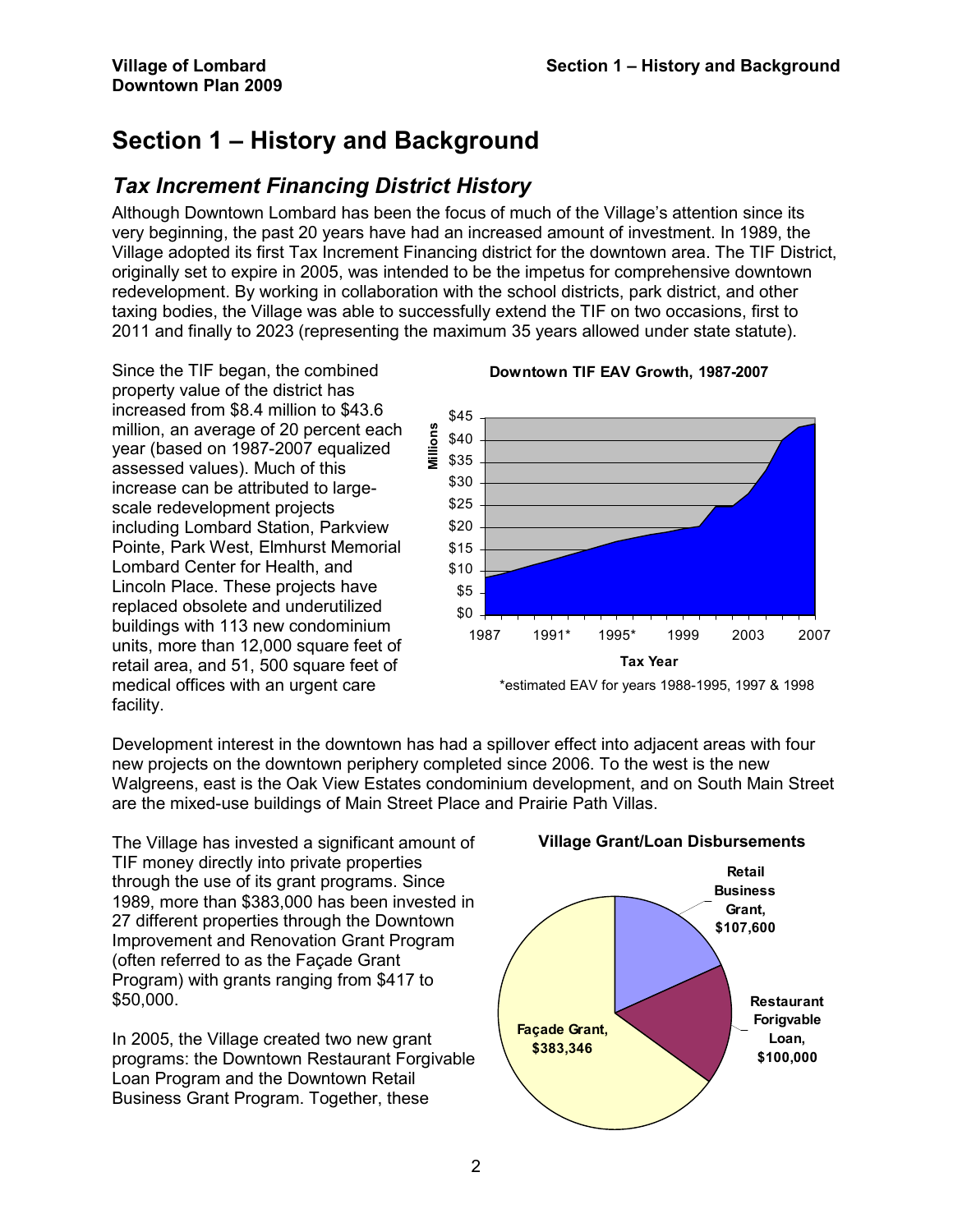# Downtown Plan 2009

programs have allowed the Village to invest a total of \$210,600 in seven new businesses including Bricks Wood Fired Pizza, A La Mode, Bon Ton wine bar, and Clancy's Corner Butcher Shoppe.

In addition to the new buildings and renovated façades, major capital improvements have improved the look and function of the downtown area. These have included street reconstruction, new street lighting and landscaping, new tree vaults, off-site stormwater detention, new brick paver sidewalks, and improvements to storm and sanitary sewers, and watermains. Other public amenities include the volunteer plaza at Main and St. Charles, attractive newspaper racks replacing haphazardly placed newspaper boxes, wayfinding signage for businesses along Park Avenue, and the recent train station improvements.

Parking is now more plentiful for all downtown visitors thanks to the Park/Elizabeth commuter permit lot (66 spaces), Hammerschmidt daily fee commuter lot (113 spaces), and North Park public parking lot for downtown customers, employees, and residents. Most recently, the Village added customer parking spaces along Orchard Terrace.

The Village's investment in the downtown has gone beyond physical improvements. Cruise Nights is now in its eleventh successful season. Lombard Town Centre has been awarded more than \$300,000 for its activities, and the public art program has added a number of bronze sculptures throughout the downtown.



#### Major Downtown Area Enhancements Since 1996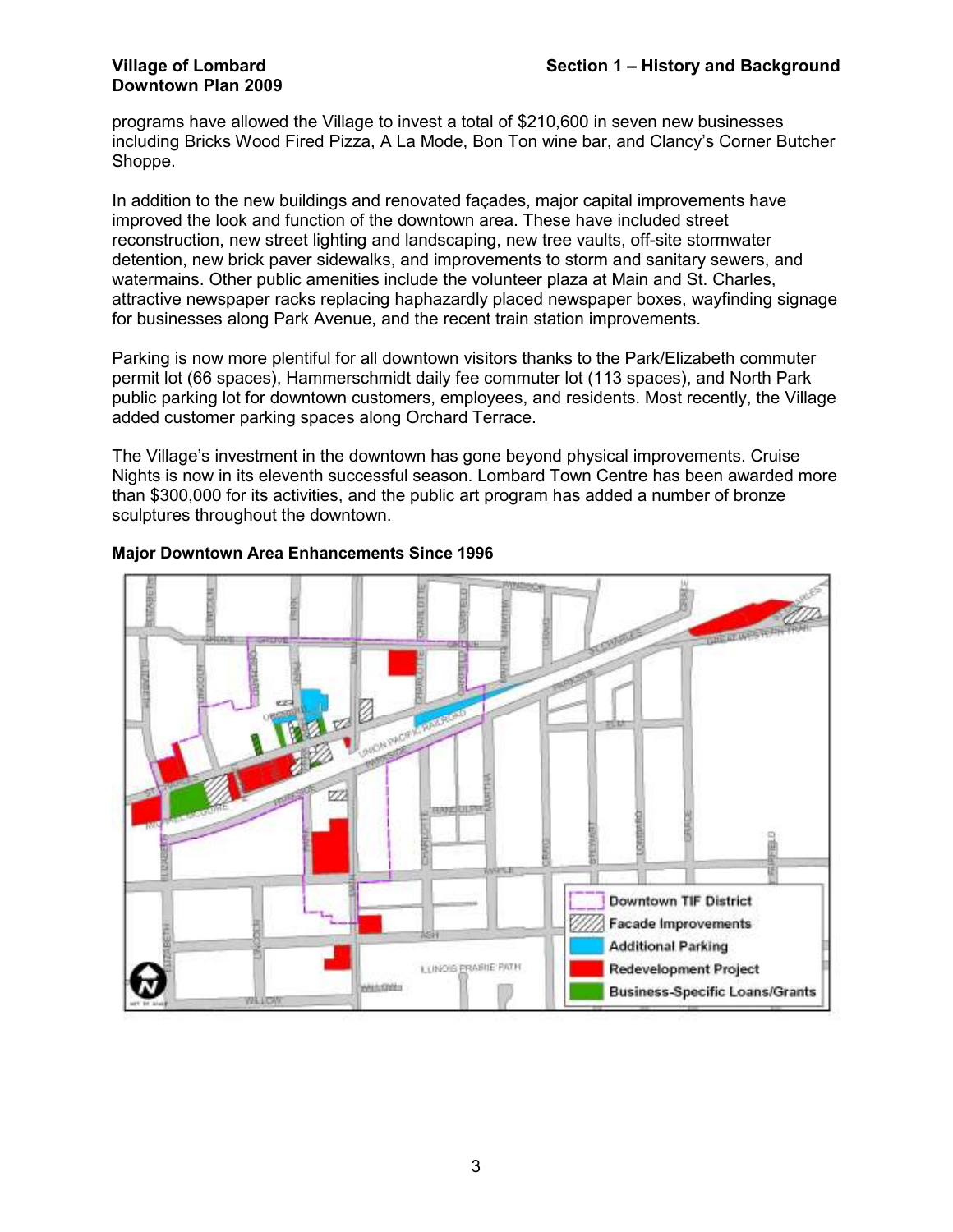## Section 2 – Strategy Plan

## Downtown Visioning

Initially begun in 2003, the Downtown Lombard Community Vision is a compilation of the various projects that have been proposed or envisioned for the downtown, and is meant to share the Village of Lombard's vision for the downtown area. It provides suggestions that aim to guide growth and development toward the goals and objectives already adopted by the Board of Trustees.

In 2003, 2005, 2007 and January 2008 the Board of Trustees ranked the projects discussed within the *Downtown Lombard Community Vision* in terms of their importance to the Village. After the 2007 and 2008 rankings were tabulated, the Village Board adopted the Downtown Lombard Community Vision as an official policy document. This action was taken to provide a clear statement of the Village's intentions for the downtown area, and it allows staff to guide redevelopment in accordance with the goals and projects set forth in the Vision.

Since that time, many of the ranked projects have been completed or are underway, while a number of new projects and programs have been proposed. While the plan contains comments from the Village's Community Forums and both the Village Board and Lombard Town Centre have been polled on the plan's contents, the general public has not had the opportunity to engage in an open dialogue on this document.

At the September 18, 2008 Village Board meeting, the Village Board authorized and directed staff to initiate a community input process to encourage stakeholder involvement in determining appropriate land uses, site design, bulk requirements and site amenities for the 101 S. Main Street property, the Hammerschmidt Property as well as input on the downtown in general. As a result, staff engaged the services of Houseal Lavigne Associates to facilitate several workshop sessions.

## Visioning Process

As set forth within the initial scope of work, Houseal Lavigne Associates was selected to facilitate the community workshops. Using automated response technologies, the consultant

developed a meeting format and process to solicit valuable responses to a number of targeted questions regarding the downtown. Four public community meetings were offered, with each meeting having a selected area of focus:

- Downtown Area Resident Meeting (January 22, 2009)
- Downtown Area Businesses and Property Owners Meeting (January 29, 2009)
- Community At-Large Meeting (February 2, 2009)
- Community At-Large Meeting



(February 10, 2009) Attendees at the January 29, 2009 meeting for commercial properties.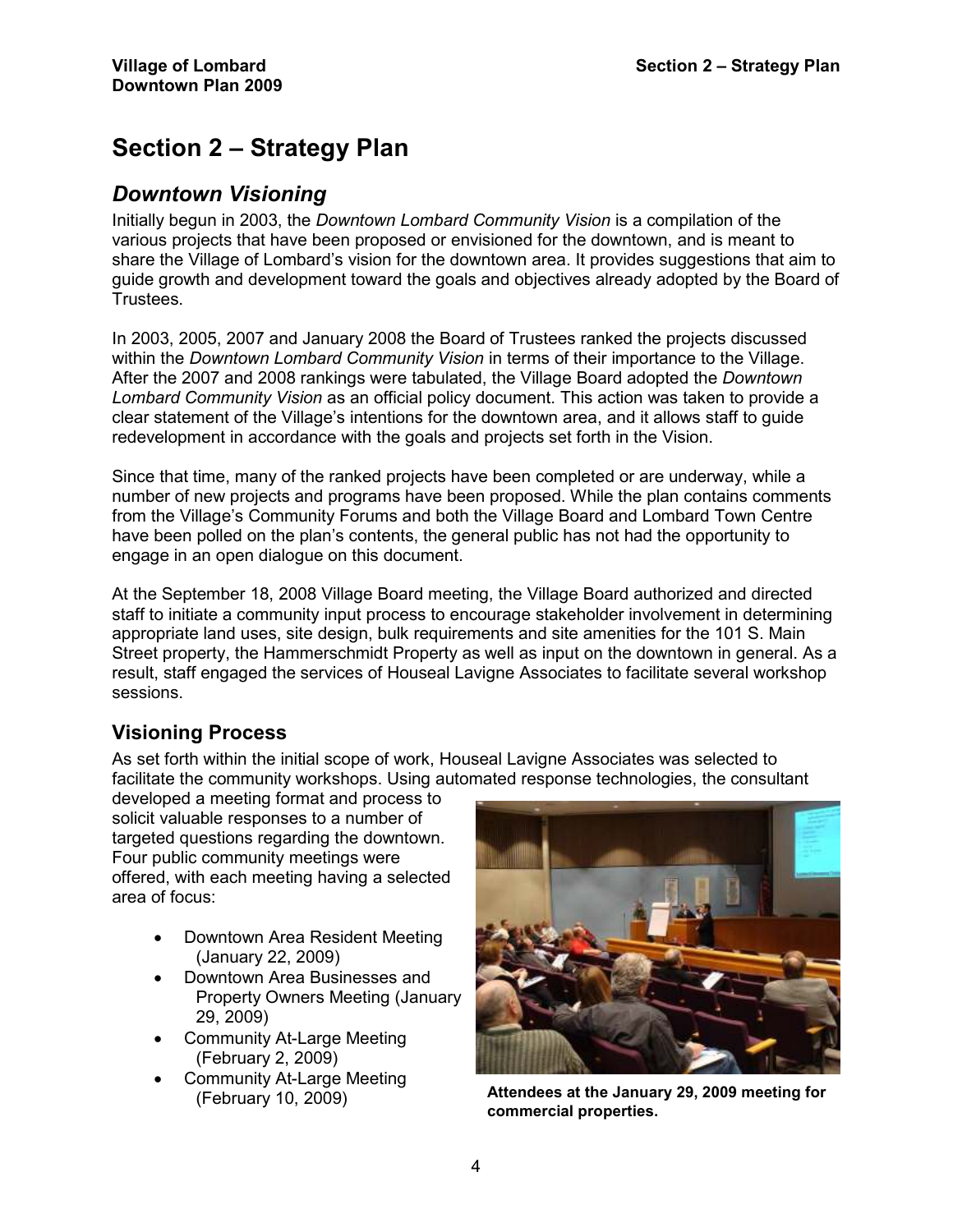Care was taken to ensure that as many interested parties as possible were notified about the visioning workshops. Outreach efforts included mailing invitations to all 1,300 residents and 300 businesses and commercial property owners in the downtown area and all homeowners associations in the Village. Numerous press releases were issued throughout the visioning activity.

Supplementing the community vision meetings, residents and business owners were also given an opportunity to provide additional comments through the Village's web-site.

## Visioning Results

The visioning efforts were intended to serve as a guide for downtown development policy and decision making. The goal of the workshops was to generate discussions and recommendations as well as specific program actions which will be directed toward guiding development decisions for the Downtown.

Over 400 residents, property owners, and business owners participated in the process. Through this effort, the Village was able to obtain a great amount of data that can be analyzed and cross tabulated individually or collectively. As a result, staff has identified four common themes raised by the stakeholders to assist the Village with driving its future Downtown Planning Goals. These include the following:

- 1. Land Use
	- a. Retail Uses
		- b. Restaurant and Entertainment uses
		- c. Office and Service Uses
		- d. Residential Uses
	- e. Business/Market Climate
- 2. Image/Appearance
	- a. Streetscape
	- b. Building Facades
- 3. Special Events and Partnerships a. Downtown Promotions b. Marketing Effort



- a. Commuter and Business Parking
- b. Pedestrian, Bicycle and Vehicular circulation

## Detailed Results

## Land Use

The majority of residents and businesses expressed a desire for a larger mix of uses. Residents stated that the Downtown needed more shopping, dining and entertainment uses while the most business owners and operators wanted uses that could increase pedestrian traffic. As a result, five categories were identified as areas of focus:

a. Retail Uses



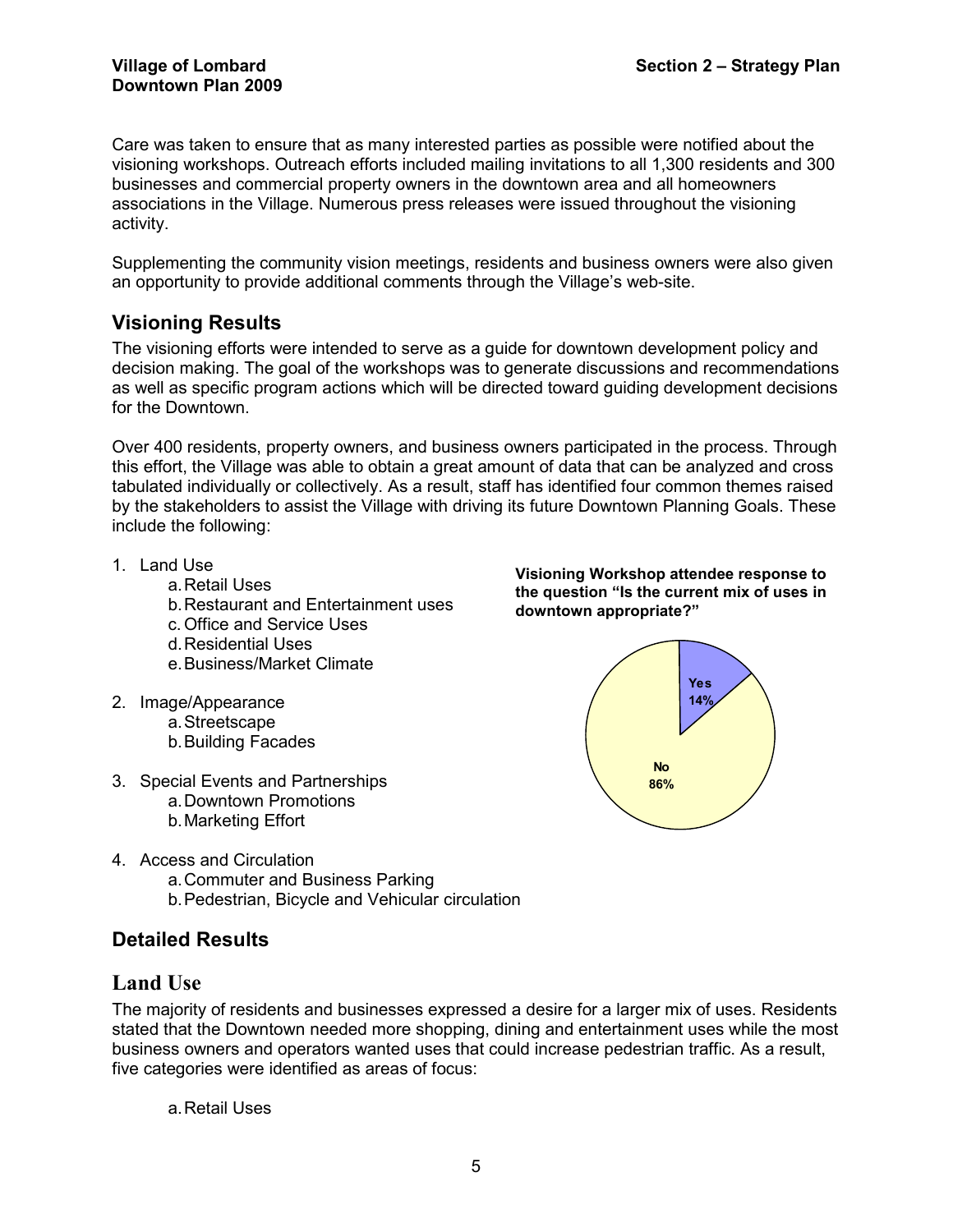- i. A lack of variety and the need for higher quality was identified as a main concern.
- ii. Bookstore, clothing store and hardware stores were identified as the most underrepresented uses.
- iii. 50% of participants indicated that they purchase goods within the Downtown 1-5 times per month.

#### b. Restaurant and Entertainment Uses

- i. Brewpub/tavern, Theatre and family restaurant were identified as the most underrepresented uses.
- ii. Residents suggested more outdoor dining and drinking establishments.





- iii. Residents and businesses suggested more live entertainment.
- c. Office and Service Uses
	- i. Although many participants indicated that there was not enough variety of office uses, many others felt there needed to be increased foot traffic.
- d. Residential Uses
	- i. Most participants felt there were no issues with residential; however, a few expressed a concern about too many condominium vacancies.
	- ii. There was a desire by the participants to have senior housing.
- e. Business/Market Climate
	- i. Many participants indicated that vacant store fronts were one of the biggest issues facing downtown.
	- ii. Most business owners and operators felt that Downtown Lombard is staying the same or changing for the worse.

#### Image and Appearance

The overall appearance and image of Downtown Lombard was identified as an area of concern from most participants. The majority of people felt that the rehab/reuse and streetscape could contribute the most to the image of Downtown. As a result, two categories were identified as areas of focus:

#### a. Streetscape

i. When asked why other Downtowns were perceived better, most participants responded by stating they had a better streetscape and pedestrian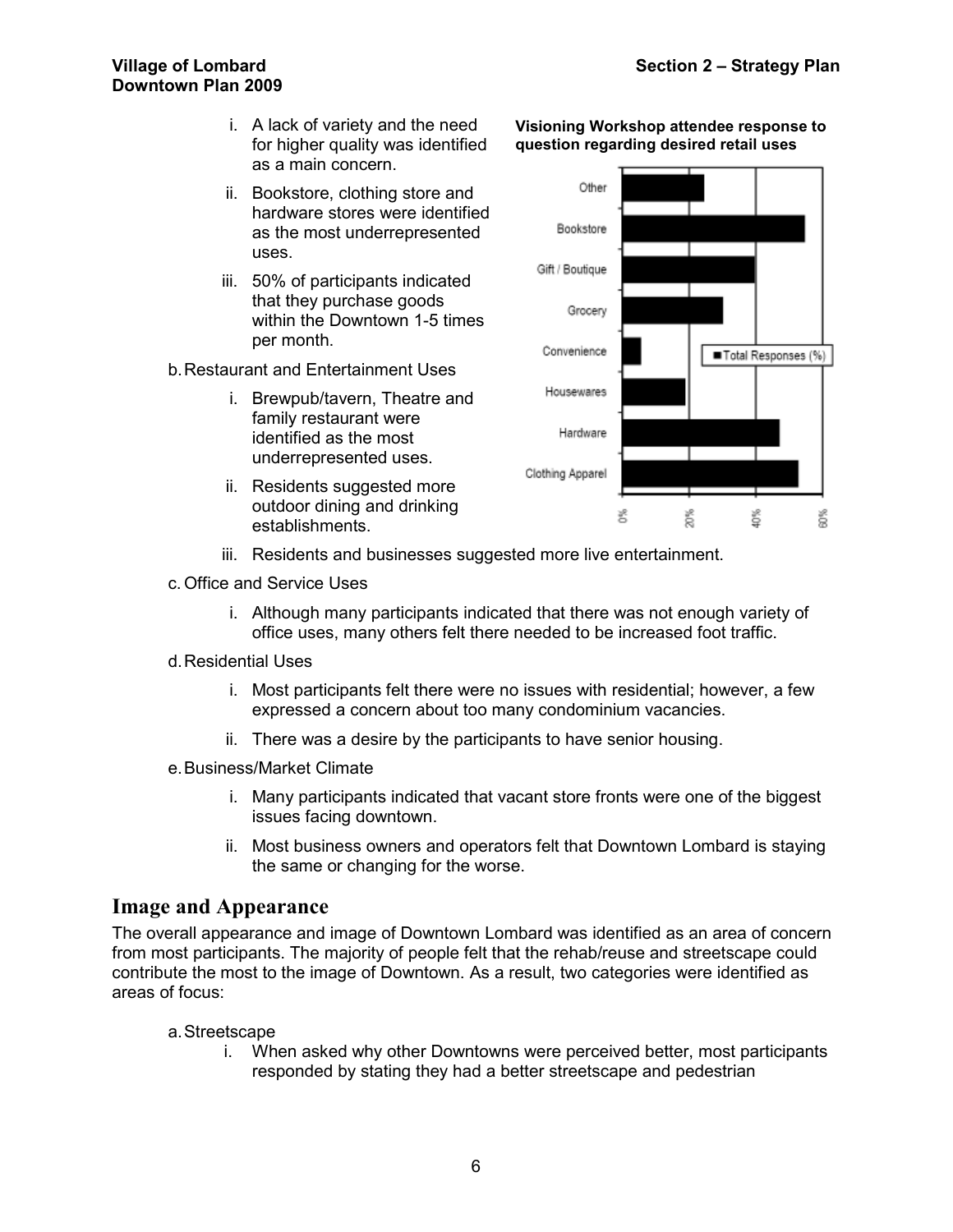environment. They also indicated these improvements were lacking within Downtown Lombard.

- b. Buildings/façades
	- i. Participants felt that vacant buildings and storefronts were one of the biggest challenges facing Downtown.
	- ii. Over 60% of the businesses were not familiar with the Village's façade grant program.

### Special Events and Partnerships

Many Downtown businesses owners and operators expressed a need for more efforts toward increasing awareness of businesses. As a result, two categories were identified as areas of focus:

- a. Downtown Promotions
	- i. Nearly all business owners felt there should be more special events.
- b. Marketing
	- i. Over 60% of the businesses said that current promotional efforts had a low impact on their business.
	- ii. Nearly half of the businesses felt that festivals and special events needed to be improved.



The Lilac Time Arts & Crafts Fair is an annual downtown special event.

## Access and Circulation

Participants expressed some concerns regarding access and circulation, particularly at key locations of the downtown. However, participants were less concerned with parking. As a result, two categories were identified as areas of focus:

- a. Commuter and Business Parking
	- i. Many of the Downtown businesses felt that there was not enough business parking.
	- ii. Overall, most of the participants felt parking was not an issue.

b. Pedestrian, Bicycle and Vehicular Circulation

- i. Many participants expressed a desire for better pedestrian/bicycle underpass.
- ii. The majority of people felt that pedestrian amenities should be encouraged.

## Mission Statement

The Village's 1998 Comprehensive Plan contains the following objective relating to the downtown: "We will emphasize Downtown Lombard as the central, mixed-use, and civic activity center of the Village of Lombard." Staff believes that this objective continues to serve as the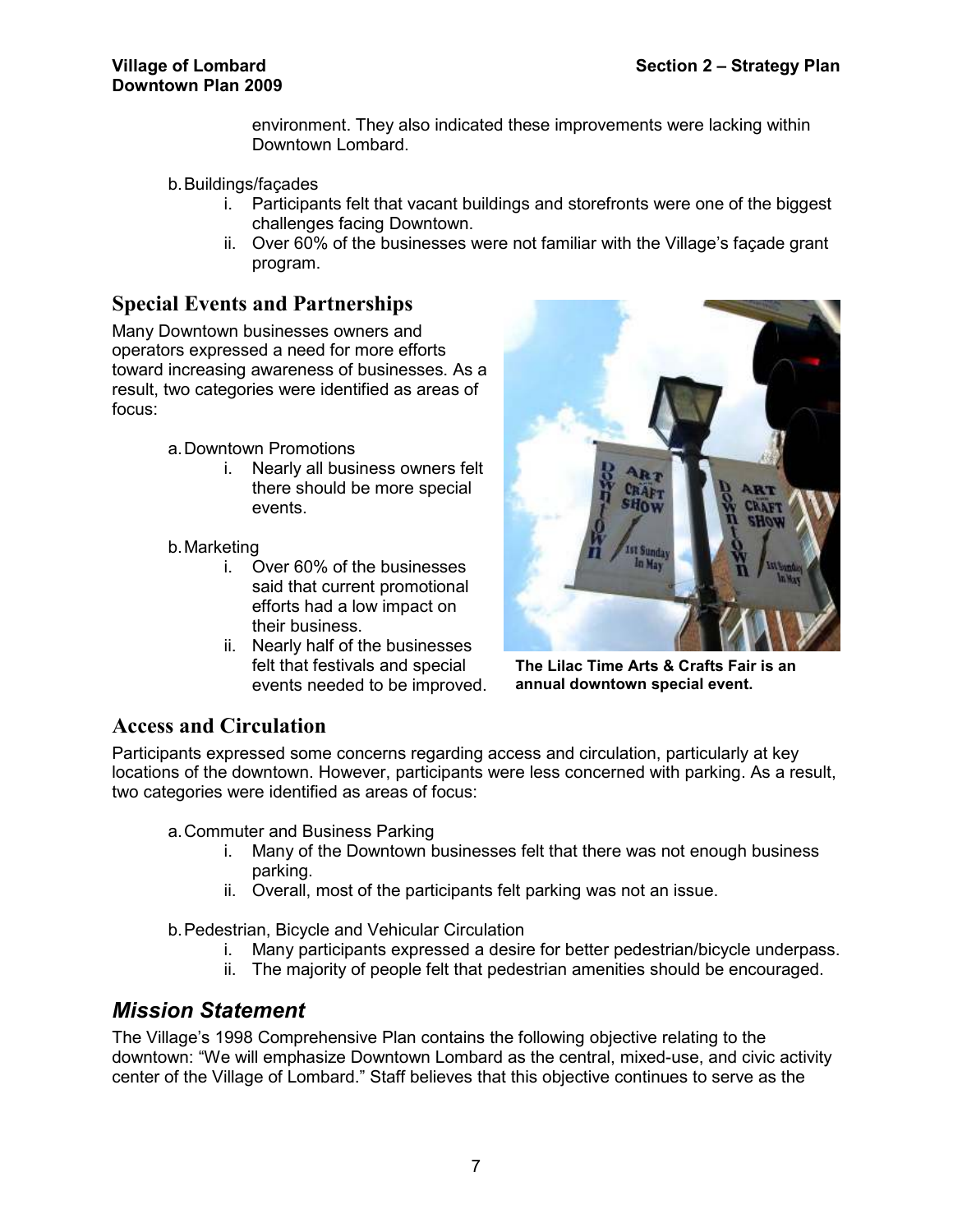underlying mission of the Village's intention for the downtown. Accordingly, this statement should be reaffirmed as the mission statement for the Downtown Plan.

## Goals

Staff has consolidated the issues and concerns raised at the visioning workshops into five major goals. These goals reflect the key desires and focus areas of those who attended the workshops:

- 1. **Economic Development**: Attract, expand and/or retain businesses in the downtown area for Lombard Residents.
- 2. Design & Image: Improve the overall image of the downtown.
- 3. Partnerships: Encourage the cooperation and participation of residents, businesses and property owners.
- 4. **Compatible Development**: Promote new development that compliments existing properties.
- 5. Access & Circulation: Improve overall access in and around the downtown area, including promoting development that compliments pedestrian, bicycle and vehicular traffic.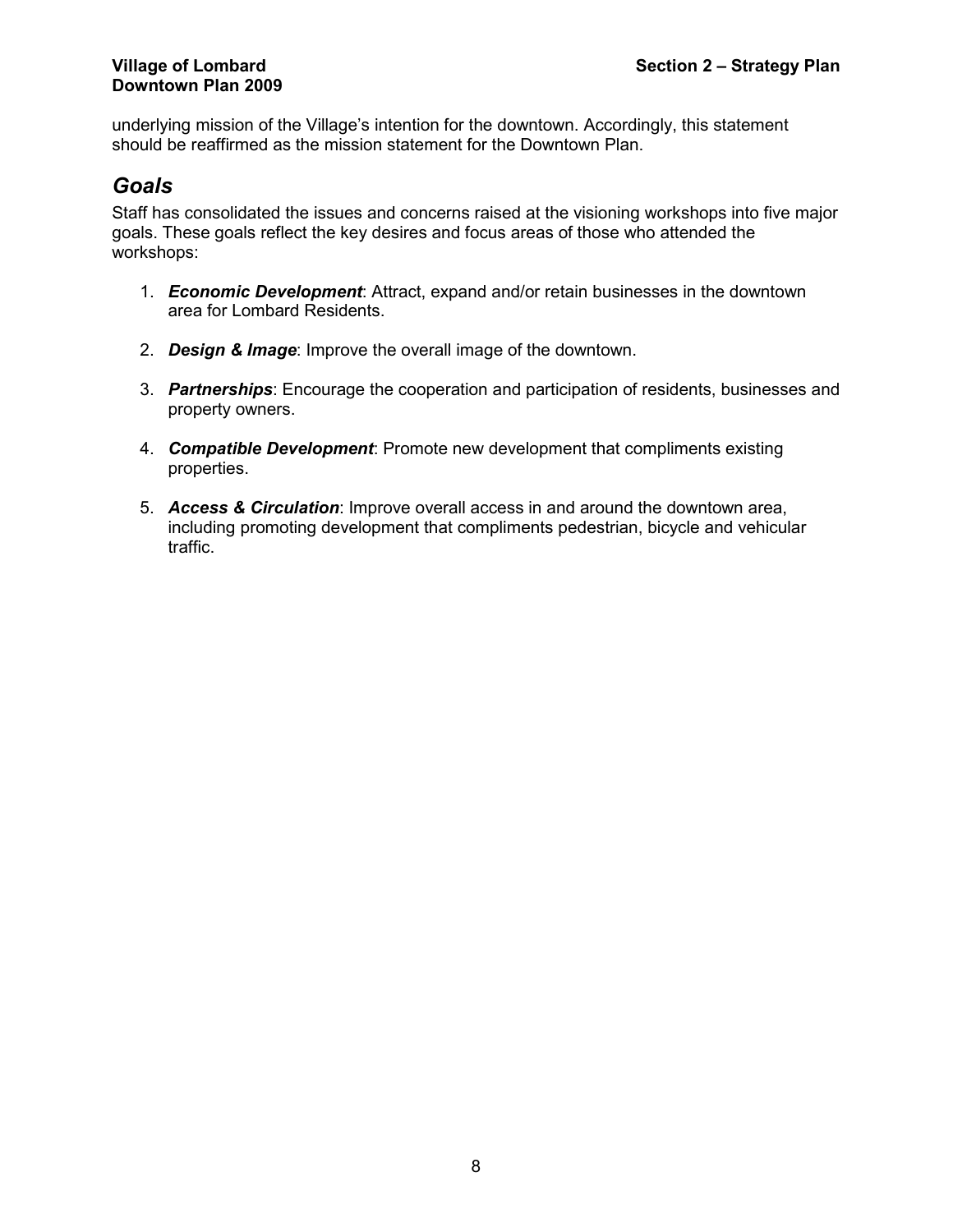## Section 3 – Action Plan

With the initial public outreach efforts completed, the next phase of the ongoing planning effort is to undertake directions, strategies and policies for advancing the downtown review. The Action Plan shall establish specific actions and a timetable that can best achieve results based on the five goals set forth in Section 2 – Strategy Plan.

## Step 1: Establish Downtown Boundaries/Focus

The five aforementioned goals were policy and/or topic based directives. However, a geographical focus to the goal recommendations is also suggested. Prior to undertaking any actions, an essential first step is to define the boundaries of the downtown. This step is necessary to focus the Village's efforts and set priorities in order to ensure that the goals of the Downtown Plan are met.

The visioning workshops provided clear direction on this matter. All respondents indicated that the Downtown TIF District is "downtown," while less than half of respondents felt that any of the adjacent areas to the east, west, or south are "downtown." Accordingly, the Village's downtown planning efforts (including all actions outlined below) should focus on the Downtown TIF area to maximize the greatest visual and economic impact of public or private activities and investments. Other important perimeter areas, including East St. Charles Road and South Main Street, may be addressed subsequent to initial actions being taken with regard to the Downtown TIF. It is therefore recommended that public funding opportunities and priorities should be focused upon the downtown core area.



#### Downtown TIF District Boundaries

## Step 2: Focus & Structure

Two key work products will guide all subsequent actions related to fulfilling the goals of the Downtown Plan: a market study and a property inventory. The market study will provide data necessary to move forward on items related to Economic Development and Compatible Development. Similarly, the property inventory will provide a starting point for addressing issues related to Economic Development, Image, Partnerships, Compatible Development, and Access.

The market study and property inventory will each allow for additional follow-up activities to take place. The following outline lists these actions (in no particular order) and references the goals to which each action relates. Although staff has already begun to address several of the issues identified in the visioning workshops, such as text amendments related to live entertainment, other items will develop directly from the results of the market study and property inventory.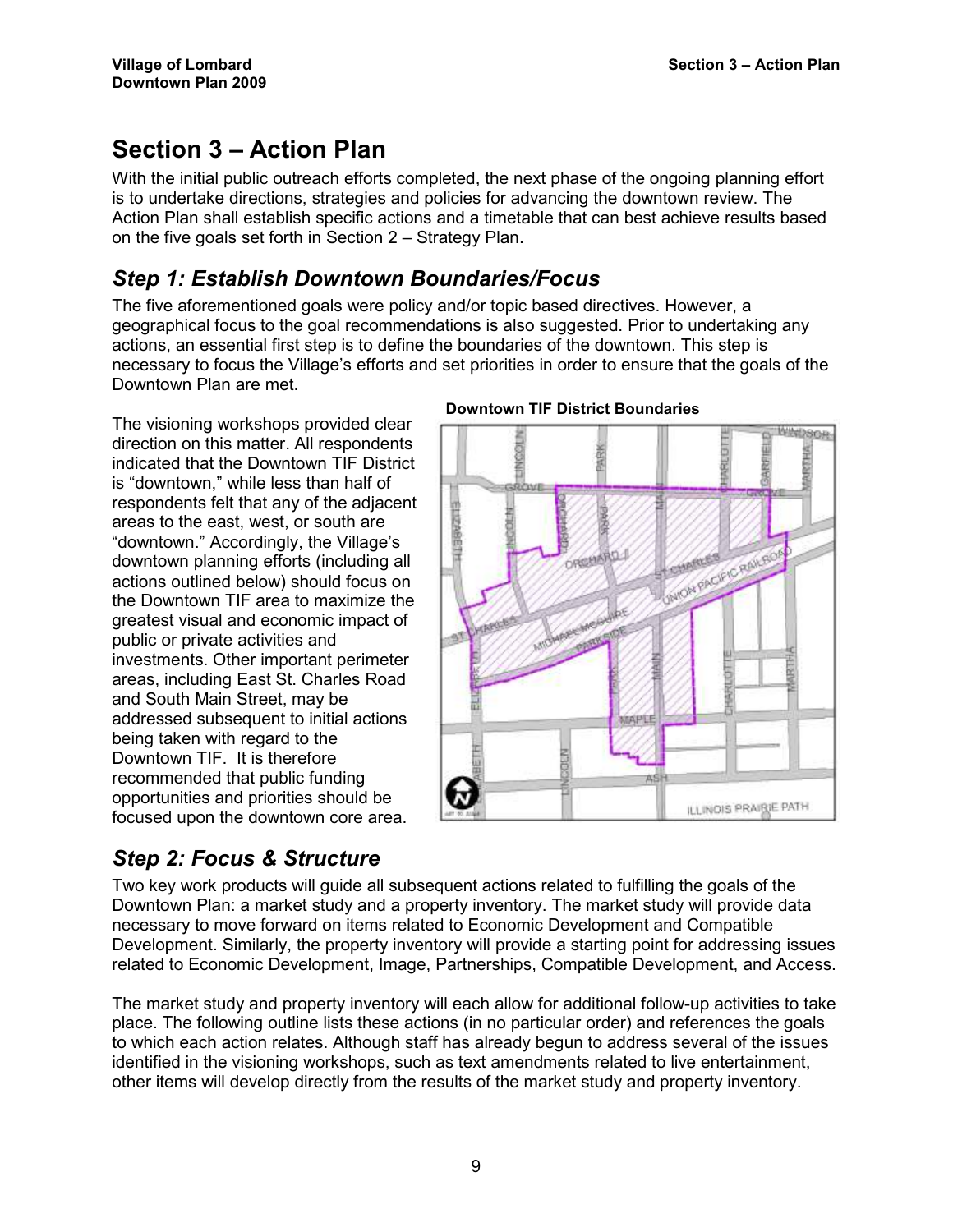## **Outline**

Below is an outline of the steps to be considered as part of this effort. In parenthesis is the related goal set forth in Section 2 (page 8).

- A. Market study (Economic Development, Compatible Development)
	- a. Grant assessment (Economic Development)
	- b. Marketing strategy (Partnerships)
		- i. Theme (Partnerships)
			- ii. Grant promotion (Partnerships)
		- iii. Special events (Partnerships)
	- c. Residential assessment (Compatible Development)
	- d. Identification of desirable businesses (Economic Development)
		- i. Fill vacant storefronts (Economic Development, Partnerships)
	- e. Code changes (Economic Development, Image, Compatible Development)
		- i. Land uses (Economic Development)
		- ii. Signage (Image)
		- iii. Live entertainment (Image)
		- iv. Outdoor dining (Image)
		- v. Rezoning (Image, Compatible Development)
- B. Property inventory (Economic Development, Image, Partnerships, Compatible Development, Access)
	- a. Target areas (Image)
		- i. Aesthetics (Image)
			- 1. Continuity (Image)
			- 2. Public art (Image)
			- 3. Gateways (Image)
	- b. Business interviews (Economic Development)
		- i. Business owner issues (Partnerships)
	- c. Pedestrian environment (Access and Circulation)
		- i. Union Pacific (Partnerships)
		- ii. Bicycle connections (Image, Compatible Development)
	- d. Parking inventory (Access and Circulation)

## Actions In-Depth

A number of visioning recommendations or suggestions pertain to activities that directly relate to regulations and functions under the Village's control. These activities include changes to the Village Code. While the steps and activities noted above are within the Village's control and can be completed without significant external effort, a number of activities will need to be undertaken that will require external actions. These include actions that require external input (i.e., citizen input, organizational comments) as well as professional services (e.g., a marketing consultant).

The **market study** will provide valuable data on the size and characteristics of Downtown Lombard's customer base and the purchasing behavior of those consumers. This information will detail what customers are looking for and can guide business and property owners to better meet those needs. This essential component of the plan may best be achieved through the use of a specialized market study consultant.

The market study will inform decisions made with regard to a grant assessment, development of a marketing strategy, residential assessment, identification of desirable businesses, and code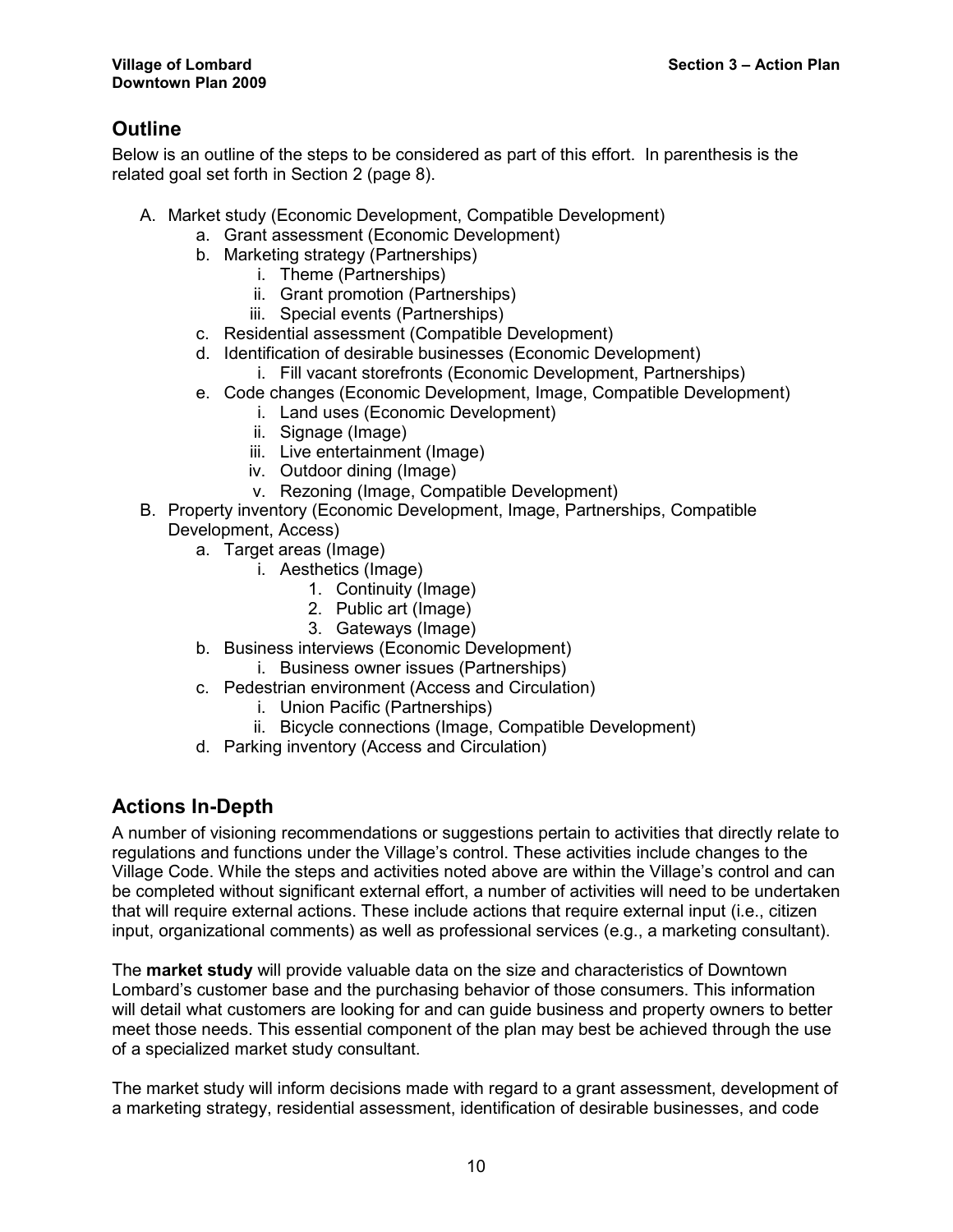# Downtown Plan 2009

changes. Using the information from the market study, an in-depth assessment of the Village's grant programs should be undertaken to ensure that the "right" businesses are being attracted and that the programs meet the needs of those specific business types. The market study will also include an assessment of the residential market in Downtown Lombard, which will guide future development on the vacant, Village-owned properties.

The data from the market study will also enable the development of a targeted marketing strategy for Downtown Lombard. This marketing strategy will include a defined theme designed to best promote the assets of the downtown. Promotion of the Village's grant programs will be an important component of marketing the downtown to new businesses. An analysis of current and potential new special events would also be part of the marketing strategy. With its approach toward promotion, organization, and economic restructuring, Lombard Town Centre should play a key role in implementing the marketing strategy.

The market study will identify desirable businesses, allowing Lombard Town Centre's business recruitment efforts to be better targeted toward those businesses that are preferred or likely to be patronized by Downtown Lombard customers. This will help achieve the objective of filling vacant storefronts.

Finally, the market study will provide information on necessary code changes. These changes could pertain to allowable land uses (for example, what additional land use should be permitted in the downtown area) signage, outdoor dining, or other areas. Following the comments made in the visioning workshops, staff has already begun the process of modifying the Village's regulations on live entertainment. Rezoning could be considered for certain properties in order to better meet the market demands for those properties, particularly along East St. Charles Road west of Grace Street.

The second major undertaking, the property inventory, will involve a parcel-by-parcel examination of existing conditions in Downtown Lombard. All private and publicly-owned properties will be included, and the results of the inventory will identify where additional improvements could be made.

The results of the property inventory will allow the downtown to be split up into target areas that will focus in improving the **aesthetics** of those areas. The plans for the target areas may encourage some sort of visual continuity among properties. Opportunities for public art will be incorporated in the target areas, as well as the establishment of welcoming gateways into the downtown. Lombard Town Centre has already undertaken an initial review of landscape aesthetics within the downtown and staff is reviewing the costs, design opportunities and ongoing maintenance issues pertaining to additional landscape enhancements.

Business interviews will be conducted as part of the property inventory. This will provide valuable one-on-one contact between business owners and staff, and it will also allow staff to identify and address specific business owner issues that can be addressed on an individual level.

Issues identified in the property inventory will also highlight issues pertaining to the pedestrian environment. Two related issues that staff has already identified include working with Union Pacific on a potential pedestrian underpass for Park Avenue, as well as the need to better connect existing trails to Downtown Lombard.